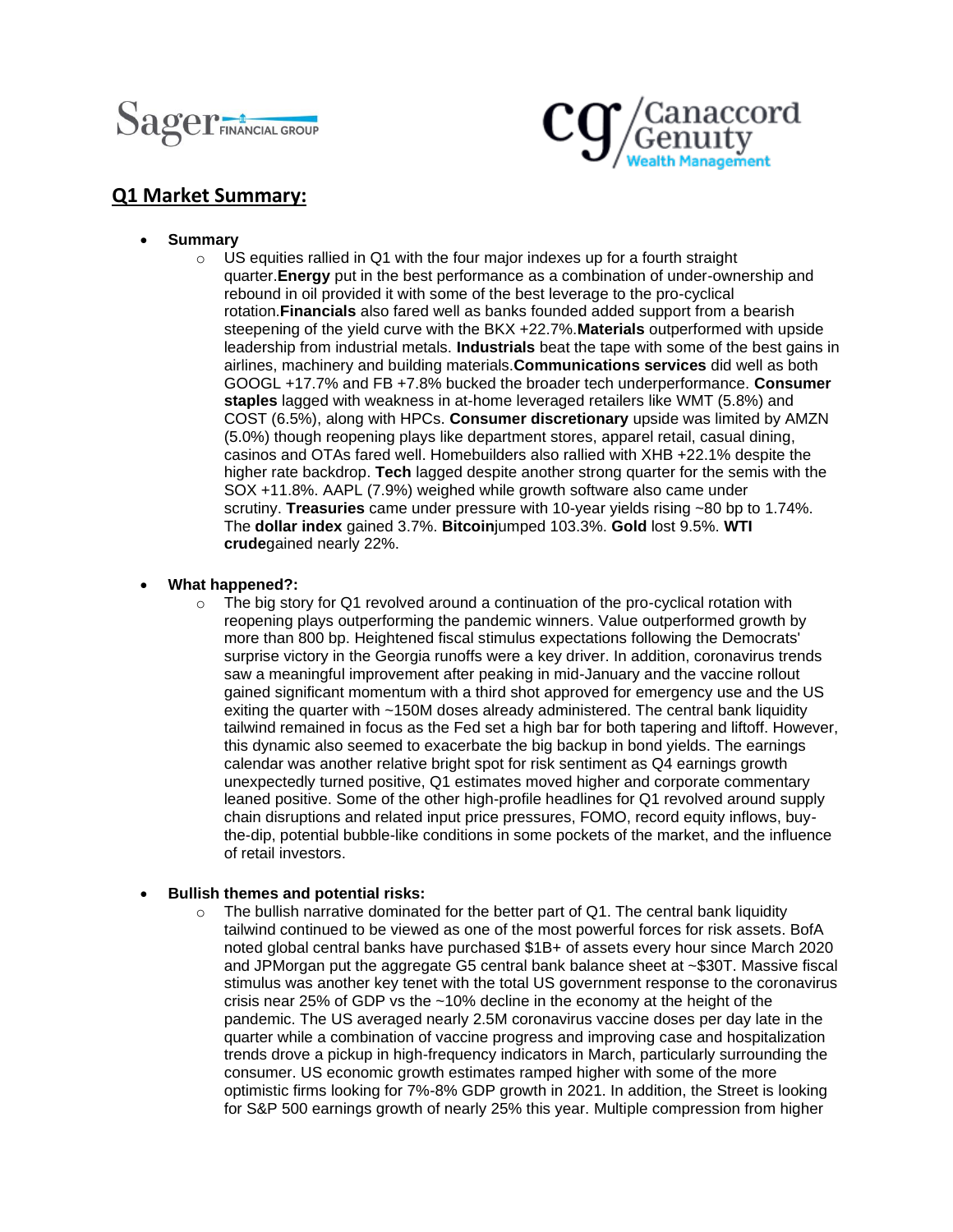



yields, taper tantrum, central bank policy mistake, new coronavirus variants, higher taxes and margin pressure from higher input costs were some of the more widely discussed risks.

## • **Democrats go it alone on \$1.9T coronavirus relief package, infrastructure stimulus next:**

 $\circ$  Congress passed a \$1.9T coronavirus relief package along party lines that President Biden signed into law in early March. The package included \$1,400 stimulus checks, \$350B for state and local governments and \$300 in supplemental unemployment benefits through early September, but not a \$15 minimum wage. Even before the latest coronavirus relief package was finalized, the focus had already begun to shift to the next economic plan. It is expected to be broken into two parts. The first, which President Biden previewed at the end of March, will revolve around infrastructure and be worth \$2.25B+ over an eight-year period. The second will focus on family issues, education and healthcare. The two packages could total ~\$4T with ~\$3T in new taxes, including an increase in the corporate tax rate to 28% from 21%. Some firms downplayed tax risks for equities. Goldman Sachs and UBS discussed the likelihood of a 25% rate vs the 28% favored by the White House, while JPMorgan noted prior hikes in capital gains tax rates only had a limited, short-term impact. The path to additional stimulus is expected to be complicated, particularly with Democrats once again likely to have to use reconciliation in the Senate.

### • **Fed sets high bar for tapering and liftoff:**

 $\circ$  There were several moving pieces surrounding the Fed in Q1 though its \$7.7B+ balance sheet still seemed to be a key tailwind for broader risk sentiment. BofA pointed out that the Fed's balance sheet is now more than 35% of GDP, well above the 3% for WWI, 11% for WWII and 15% seen after the global financial crisis. Fed leadership was fairly quick to push back against some of the speculation that heated up in January about a potential tapering later this year. Fed Chair Powell said that the Fed needs to be very careful about communicating on asset purchases given the real sensitivity the market has with regards to such policy support. Powell and other Fed officials repeatedly stressed that it would be some time before the Fed achieved "substantial further progress" toward its employment and inflation goals. They also repeatedly highlighted the importance of looking though transitory inflation pressures. In addition, while a combination of fiscal stimulus and improving coronavirus trends drove a notable pickup in near-term growth and inflation expectations in the March Summary of Economic Projections (SEP), it was not enough to shift the median dot, which implied a Fed still on hold at the ZLB for the next three years.

#### • **Coronavirus trends improve, vaccine distribution ramps up:**

 $\circ$  Coronavirus case and hospitalization trends improved throughout much of the quarter before climbing again at the end of March. However, the bigger story from a risk sentiment perspective was the ramp in vaccine distribution. The US exited the quarter with ~150M doses already administered and a seven-day average of nearly 2.5M doses per day. In late March, President Biden doubled his administration's first 100-day vaccine goal to 200M doses. He also said that 90% of adults will be eligible to receive the vaccine by mid-April. The combination of improving coronavirus trends, the vaccine ramp and stimulus played into the reopening momentum theme. This was particularly evident late in the quarter as economists highlighted the improvement in high-frequency indicators surrounding mobility, air travel, vacations, retail visits, dining out, gas demand and the labor market. Reports also discussed how consumers are starting to replenish their wardrobes with workwear, dresses and even tuxedos Goldman Sachs noted that the Composite Score that underlies its Reopening Scale hit 75 at the end of March for the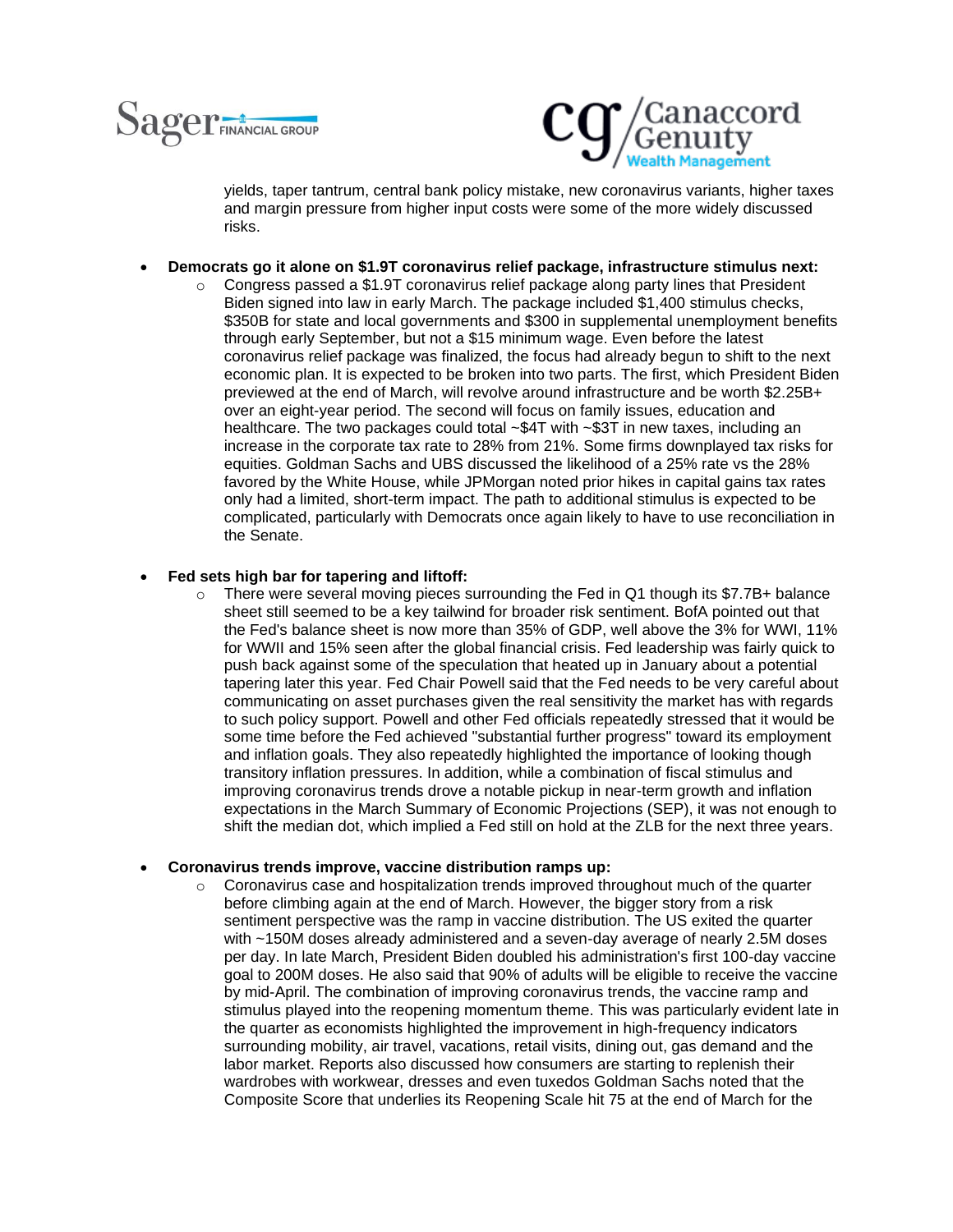



first time since the pandemic, while the Reopening Scale (1-10, lockdown to fully open) itself edged closer to 6.

- **Big bond yield backup on reflation theme traction, Fed willingness to let things run hot:**
	- $\circ$  One of the biggest stories of Q1 revolved around the speed and magnitude of the backup in bond yields. There were a number of different drivers behind the move, including some catch-up to a reflation trade that had already been at work in equities since November. Democratic control of the Senate and the accompanying pickup in fiscal stimulus expectations (and supply headwinds) was another widely cited factor. There was also a good deal of focus on the extent of the Fed's embrace of last year's policy framework shift to average inflation targeting. In addition, unlike some other central banks, the Fed seemed comfortable with the higher rate backdrop as the likes of Powell and Brainard only said they would be concerned about disorderly market conditions or a persistent tightening of financial conditions that impeded progress toward its goals. While the speed of the move at times weighed on equity sentiment, particularly for the more crowded growth and momentum names, strategists noted the ~100+ bp backup in yields since August was by no means unprecedented. They also repeatedly discussed how rates and stocks can move higher in tandem and highlighted further support for the pro-cyclical rotation
- **Q4 earnings growth swings into positive territory, Q1 estimates move higher:**
	- $\circ$  S&P 500 earnings increased nearly 4% in Q4 vs expectations for a nearly 9% decline at the start of earnings season in mid-January. Upside surprises were driven by the usual suspects, including overly aggressive estimate cuts earlier in the pandemic, the resilient macro backdrop and elevated margins. Thematic takeaways revolved around WFH/LFH tailwinds, accelerated e-commerce shifts, accelerated digital transformations, strong semi demand, resilient credit quality, pent-up savings, residential construction boom, renewed capital return, supply chain disruptions, rising input costs, pricing power, and the lingering coronavirus drag on epicenter industries. Sell-side strategists also highlighted largely upbeat corporate commentary, including on reopening green shoots. In addition, estimates bucked the trend for a third straight quarter and moved higher during the first three months of 2021. The bottom-up S&P 500 EPS increased by 5.7% compared to the 4.2% five- and ten-year average decline over the course of a quarter. According to FactSet, the Street is looking for S&P 500 earnings to increase 23.3% y/y in Q1, which would mark the highest growth rate since the 26.1% seen in Q3 2018.

#### • **Retail frenzy and bubble talk:**

 $\circ$  One of the big stories of Q1 revolved around a late January rally in popular message board stocks such as GME +907.5%, AMC +381.6%, BBBY +64.1%, EXPR +341.8% and KOSS +553.8%. Many of these moves were meaningfully exacerbated by high levels of short interest and the use of out-of-the-money options. They also drove big losses for a select group of hedge funds and the largest hedge fund de-grossing episode in the final week of January since February 2009. The retail frenzy was chalked up to a number of factors that have been percolating for a while, including free trading on online brokerage platforms, the video gamification of trading, the heightened influence of narrative-driven investing, more time at home, government stimulus checks, income inequality and a broader fear of missing out (FOMO). Elevated retail participation, particularly in weak balance sheet and earnings names, fit with bubble concerns that popped up elsewhere surrounding equity valuations not seen since the early 2000s, a two-decade low in the put-call ratio bullish options activity, the SPAC/IPO/secondary boom and surging